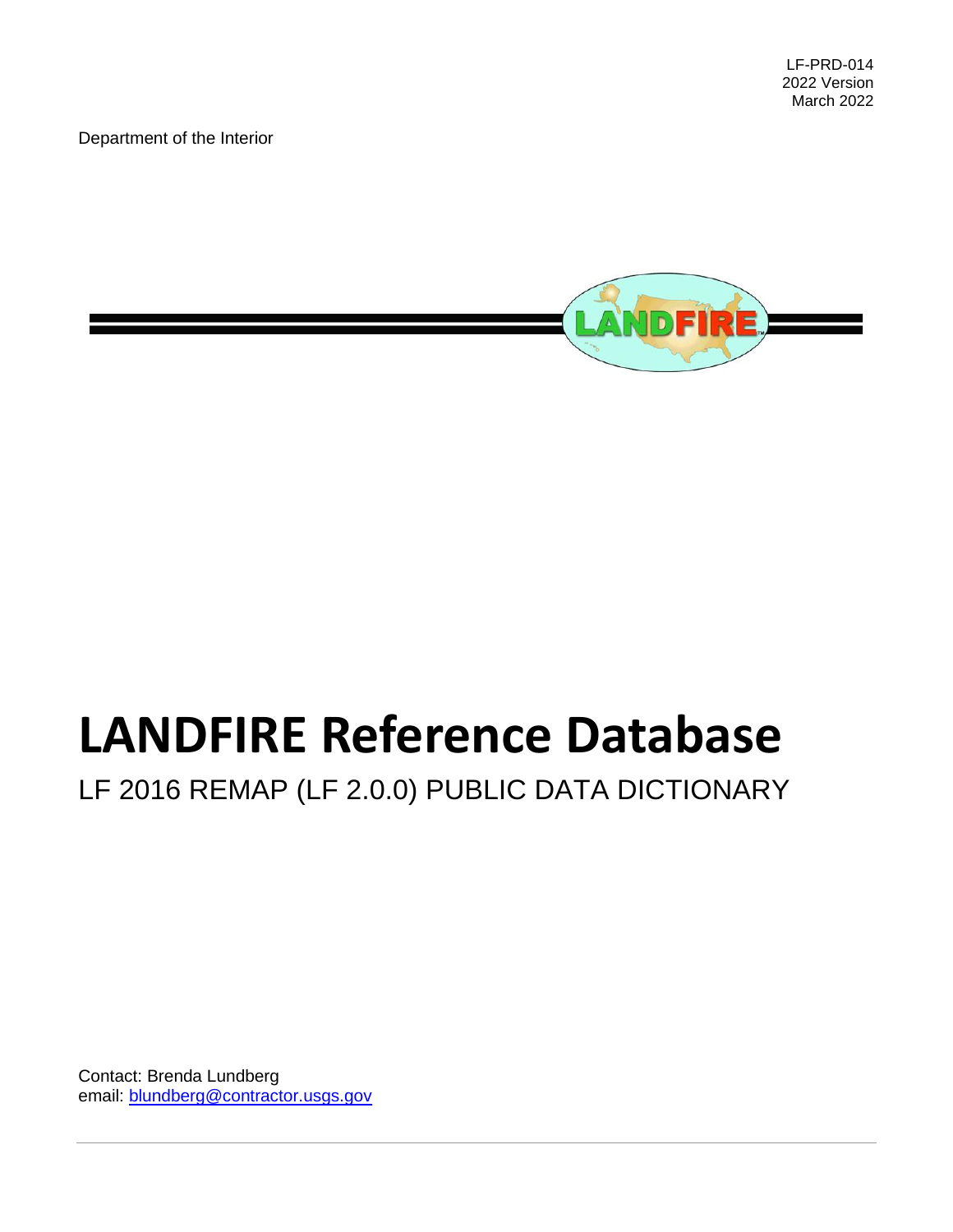# <span id="page-1-0"></span>**Table of Contents**

# Contents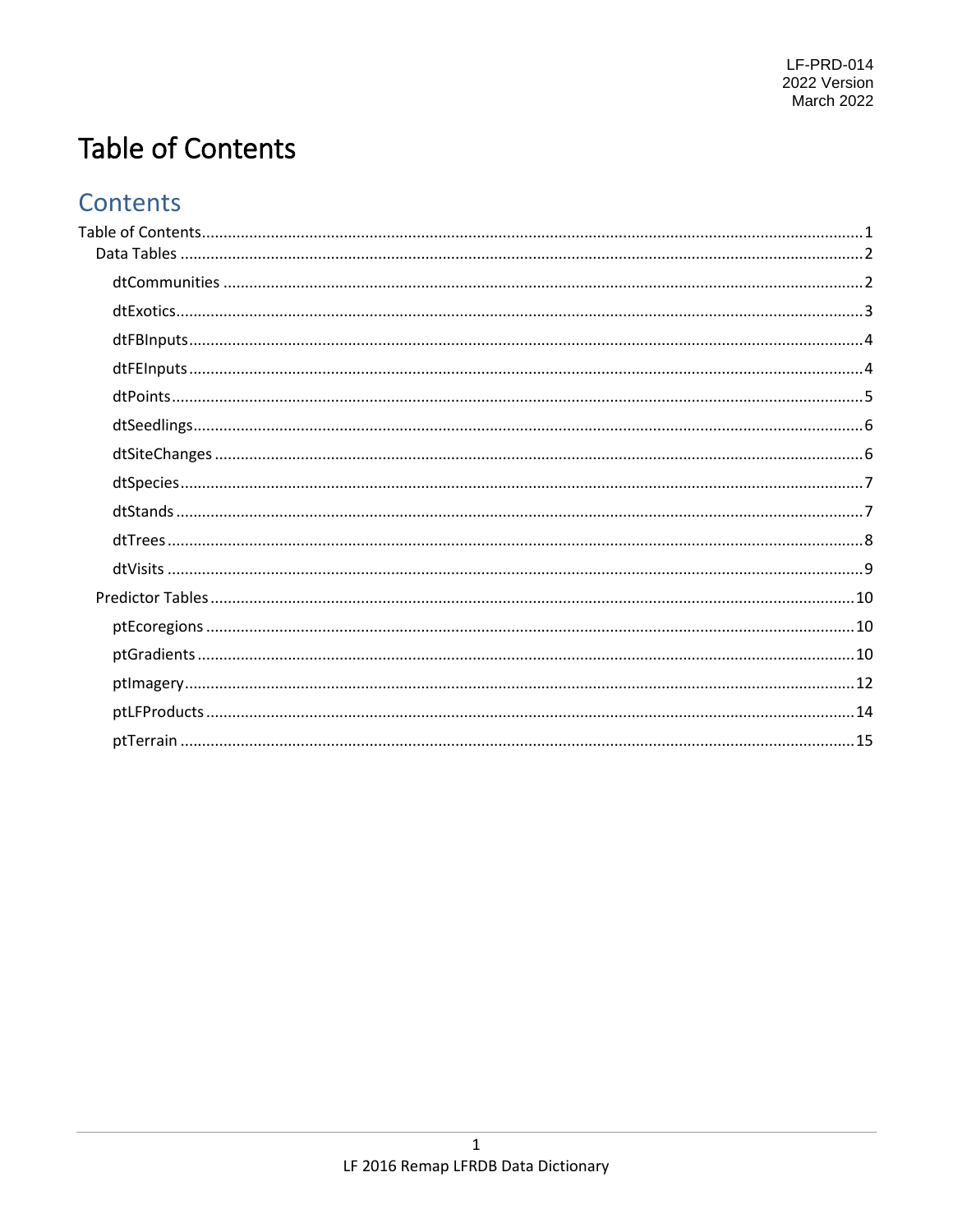# <span id="page-2-0"></span>Data Tables

Data tables (dt) characterize vegetation and fuels that are present within the sampled unit. LANDFIRE has compiled data from many different sources and sampling designs. Not all sampling units will have all the attributes listed in the data tables.

#### <span id="page-2-1"></span>dtCommunities

This table contains data describing the plant community present within the sampled unit.

| <b>Name</b>                | <b>Description</b>                                                                  |
|----------------------------|-------------------------------------------------------------------------------------|
| <b>Required</b><br>EventID | Unique identifier for this sampling unit. Assigned by LANDFIRE.                     |
| SourceEcoSys               | Ecological System assigned from the source dataset to describe existing             |
|                            | vegetation within the sampled unit.                                                 |
| SourceAlliance             | NVCS Alliance assigned from the source dataset to describe existing vegetation      |
|                            | within the sampled unit.                                                            |
| SourceAssocn               | NVCS Association assigned from the source dataset to describe existing              |
|                            | vegetation within the sampled unit.                                                 |
| SourceCovType              | Other cover type assigned from the source dataset to describe existing vegetation   |
|                            | within the sampled unit.                                                            |
| SourceCTSys                | System used from the source dataset to characterize the cover type within the       |
|                            | sampled unit.                                                                       |
| EcoSysLifeformPrimary      | Primary physiognomic (lifeform) label associated with the Ecological System         |
|                            | assigned by LANDFIRE to the sampled unit.                                           |
| EcoSysLifeformAll          | All physiognomic (lifeform) label(s) associated with the Ecological System assigned |
|                            | by LANDFIRE to the sampled unit.                                                    |
| EcoSysCd                   | Code for the Ecological System assigned by LANDFIRE to the sampled unit. See        |
|                            | lutdtCommunitiesEcoSys for code definitions.                                        |
| EcoSys                     | Name of Ecological System assigned by LANDFIRE to the sampled unit.                 |
| EVTMeth                    | Method by which Ecological System and/or National Vegetation Classification         |
|                            | Standard (NVCS) group were assigned by LANDFIRE to the sampled unit. Methods        |
|                            | include: AutoKey - Automated program that assigns EVT based on species cover        |
|                            | data; Crosswalk - Crosswalked by experts from existing vegetation type labels       |
|                            | assigned from the source dataset; Expert Opinion - Plots identified by experts in   |
|                            | underrepresented vegetation types.                                                  |
| NVCSGroupCd                | Code for National Vegetation Classification Standard (NVCS) Group assigned by       |
|                            | LANDFIRE to the sampled unit. See lutdtCommunitiesNVCSGroup for code                |
|                            | definitions.                                                                        |
| NVCSGroup                  | Name of National Vegetation Classification Standard (NVCS) Group assigned by        |
|                            | LANDFIRE to the sampled unit.                                                       |
| DomLifeform                | Lifeform from which the dominant and co-dominant taxa (DomSp and CoDomSp)           |
|                            | were selected during the application of the LANDFIRE Ecological System Auto-Key.    |

**Table 1: The plant community present within sampled unit**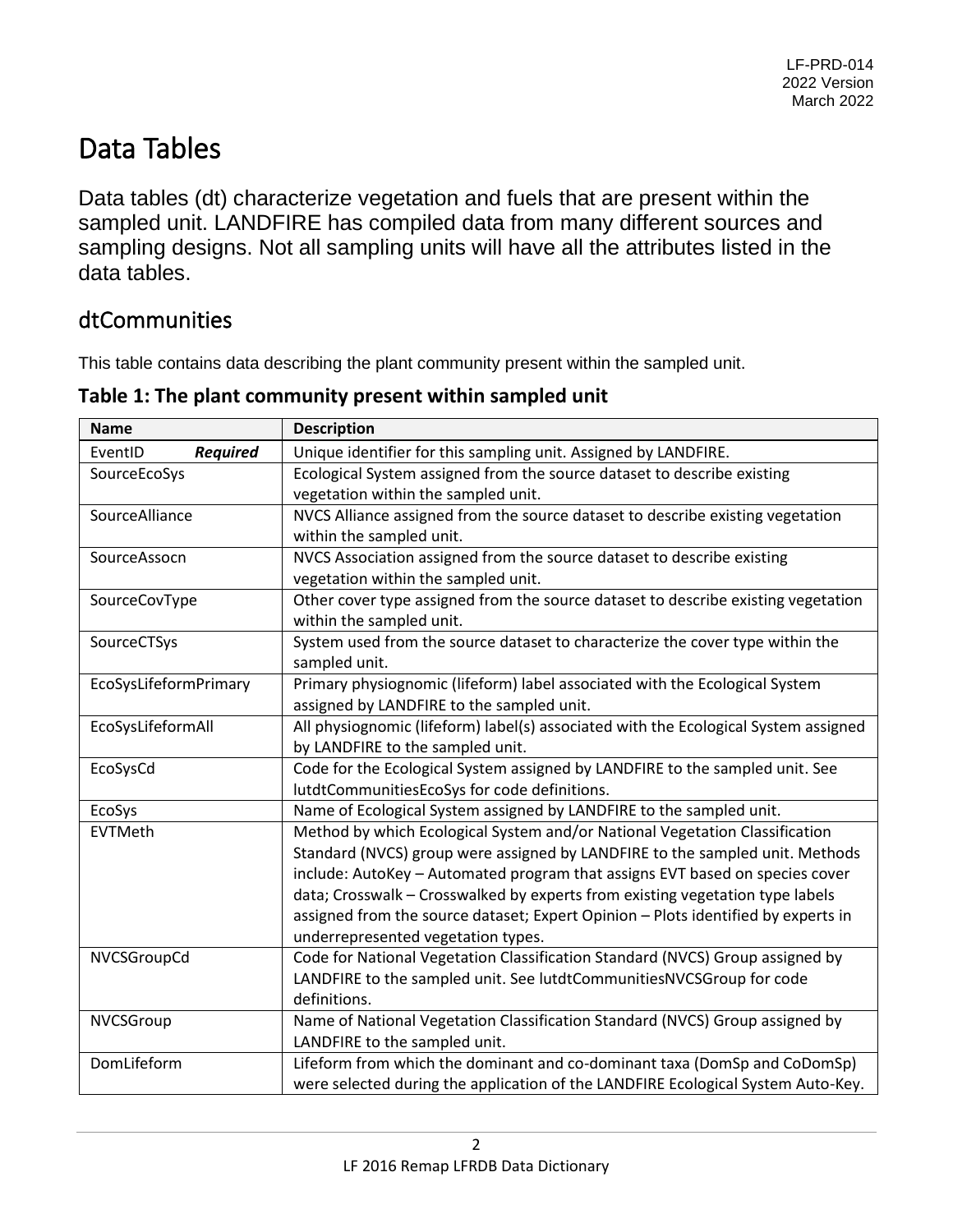| <b>Name</b>     | <b>Description</b>                                                                 |
|-----------------|------------------------------------------------------------------------------------|
| DomSp           | Dominant taxon within the sampled unit, based on percentage cover, as derived      |
|                 | from the LANDFIRE Ecological System Auto-Key.                                      |
| DomSpLifeform   | Lifeform of the dominant taxon within the sampled unit, as derived from the        |
|                 | LANDFIRE Ecological System Auto-Key.                                               |
| DomSpCov        | Cover (%) of the dominant taxon within the sampled unit, as derived from the       |
|                 | LANDFIRE Ecological System Auto-Key.                                               |
| CoDomSp         | Co-dominant taxon within the sampled unit, based on percentage cover, as           |
|                 | derived from the LANDFIRE Ecological System Auto-Key.                              |
| CoDomSpLifeform | Lifeform of the co-dominant taxon within the sampled unit, as derived from the     |
|                 | LANDFIRE Ecological System Auto-Key.                                               |
| CoDomSpCov      | Cover (%) of the co-dominant taxon within the sampled unit, as derived from the    |
|                 | LANDFIRE Ecological System Auto-Key.                                               |
| SourcePV        | Label assigned from the source dataset to describe potential vegetation within     |
|                 | the sampled unit.                                                                  |
| SourcePVCd      | Code for potential vegetation of the sampled unit assigned from the source         |
|                 | dataset.                                                                           |
| SourcePVSys     | Code for system used to categorize potential vegetation from the source dataset;   |
|                 | "100" = classification of disturbance-maintained climax community or "200" =       |
|                 | classification of climax community.                                                |
| AdjEcoSysCd     | LF2016 Remap adjusted Ecological System code that reflects removal of              |
|                 | problematic plots or reclassification of plot codes based on initial model results |
|                 | and expert review. Only populated for plots that were adjusted.                    |
| AdjEcoSys       | LF2016 Remap adjusted Ecological System name that reflects removal of              |
|                 | problematic plots or reclassification of plot names based on initial model results |
|                 | and expert review. Only populated for plots that were adjusted.                    |

#### <span id="page-3-0"></span>dtExotics

This table contains cover estimates or presence data for exotic plants on sampling units not included in the dtSpecies table. These are sampling units that only contain information on exotic plant species, nonexotic species were not inventoried.

**Table 2: Exotic plant species estimates or presence data**

| <b>Name</b>  |                 | <b>Description</b>                                                                    |
|--------------|-----------------|---------------------------------------------------------------------------------------|
| EventID      | <b>Required</b> | Unique identifier for this sampling unit. Assigned by LANDFIRE.                       |
| Item         | <b>Required</b> | Accepted Symbol from the NRCS Plants Database ca. December 2013.                      |
| SciName      |                 | Scientific Name from the NRCS Plants Database ca. December 2013.                      |
| Lifeform     |                 | Lifeform of item. F = forb, G = graminoid, S = shrub, T = tree, V = vine. Assigned by |
|              |                 | LANDFIRE based on NatureServe's lifeform assignments.                                 |
| Duration     |                 | Duration of item, if herbaceous. A = annual, P = perennial. Assigned by LANDFIRE      |
|              |                 | based on NatureServe's duration assignments.                                          |
| NativityFlag |                 | Assigned by LANDFIRE. Coded as "1" if identified as "Introduced to U.S." or           |
|              |                 | "Cultivated, or not in the U.S." in NRCS Plants DB but does not meet criterion for    |
|              |                 | "3" or "3" if in LANDFIRE list of exotics of concern. For a complete list of          |
|              |                 | LANDFIRE exotics see lutdtExoticsLANDFIRE.                                            |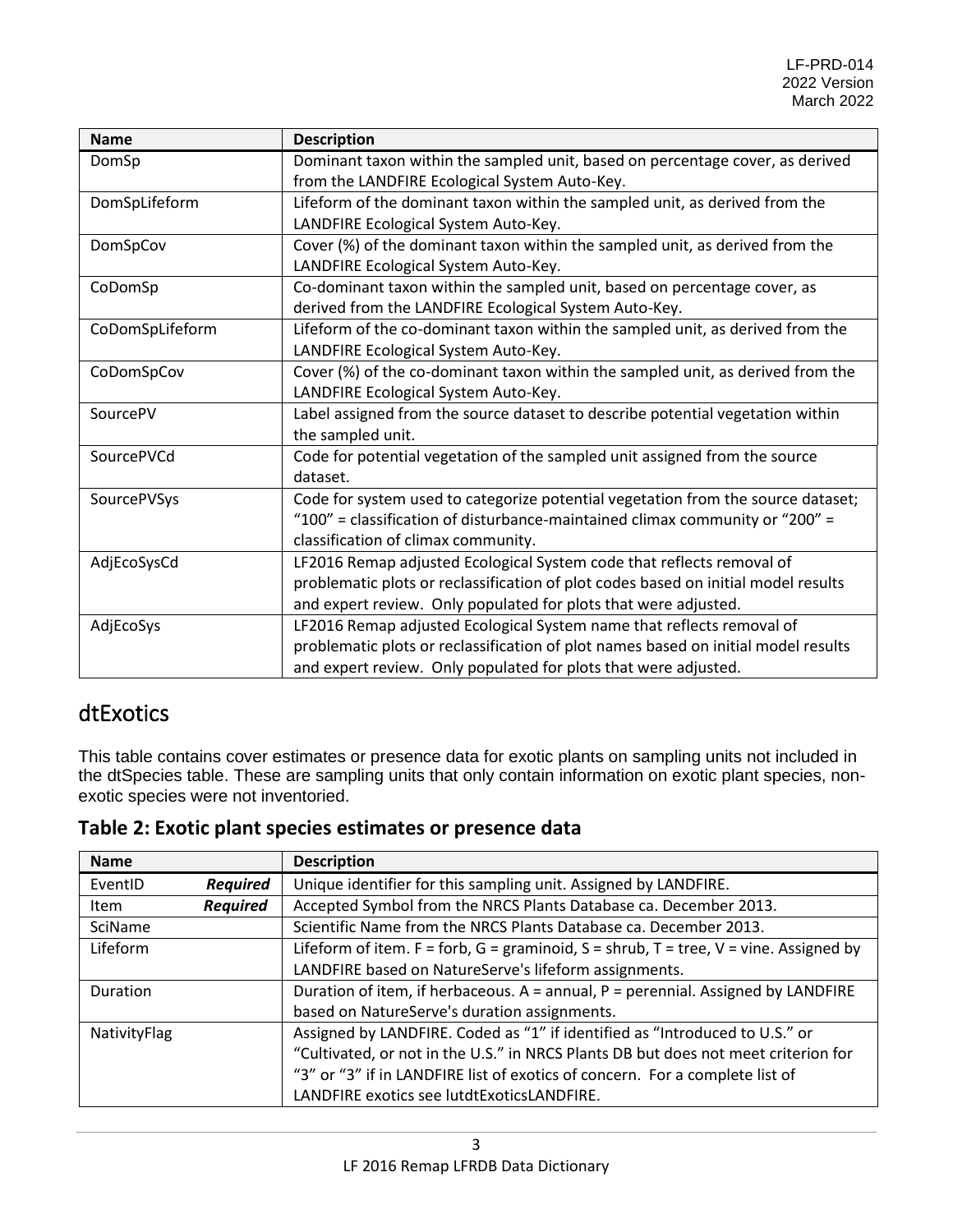| <b>Name</b> | <b>Description</b>                                                                |
|-------------|-----------------------------------------------------------------------------------|
| CovAbs      | Absolute cover (%) of item from the source dataset. If no cover reported, the     |
|             | following categories indicate level of infestation: $P =$ present, $L =$ low, M = |
|             | moderate, H = high.                                                               |

### <span id="page-4-0"></span>dtFBInputs

This table contains fuel data relevant to fire-behavior modeling within the sampled unit.

|  |  | Table 3: Fuel data relevant to fire-behavior modeling |
|--|--|-------------------------------------------------------|
|--|--|-------------------------------------------------------|

| <b>Name</b>                | <b>Description</b>                                                                |
|----------------------------|-----------------------------------------------------------------------------------|
| <b>Required</b><br>EventID | Unique identifier for this sampling unit. Assigned by LANDFIRE.                   |
| LwdyCov                    | Cover (%) of live trees and shrubs from the source dataset.                       |
| DwdyCov                    | Cover (%) of dead trees and shrubs from the source dataset.                       |
| WdyHgt                     | Average height (feet) of trees and shrubs from the source dataset.                |
| LherbCov                   | Cover (%) of live herbaceous vegetation from the source dataset.                  |
| DherbCov                   | Cover (%) of dead herbaceous vegetation from the source dataset.                  |
| HerbHgt                    | Average height (feet) of herbaceous vegetation from the source dataset.           |
| IntegFbedDpth              | Average shrub/herb heights (feet) from the source dataset.                        |
| StandHgt                   | Typical height (feet) of vegetation taller than 6 feet from the source dataset.   |
| CanBaseHgt                 | Typical lowest point above the ground (feet) at which there is enough live and/or |
|                            | dead woody vegetation to spread a fire vertically into the overstory vegetation,  |
|                            | from the source dataset.                                                          |
| CanCov                     | Cover (%) of woody vegetation taller than 6.5 feet from the source dataset.       |
| FBFM13                     | Fire Behavior Fuel Model (Anderson 1982) from the source dataset. See             |
|                            | lutdtFBInputsFBFM13 for code definitions.                                         |
| FBFM40                     | Fire Behavior Fuel Model (Scott and Burgan 2005) from the source dataset. See     |
|                            | lutdtFBInputsFBFM40 for code definitions.                                         |

# <span id="page-4-1"></span>dtFEInputs

This table contains fuel data relevant to fire-effects modeling within the sampled unit.

**Table 4: Fuel data relevant to fire-effects modeling**

| <b>Name</b>                | <b>Description</b>                                                                |
|----------------------------|-----------------------------------------------------------------------------------|
| <b>Required</b><br>EventID | Unique identifier for this sampling unit. Assigned by LANDFIRE.                   |
| FWD1hBmass                 | 1-hour fuel (small Fine Woody Debris [FWD]; 0.00-0.24 inches diameter) biomass    |
|                            | (tons/acre) from the source dataset.                                              |
| FWD10hBmass                | 10-hour fuel (medium FWD; 0.25-0.99 inches diameter) biomass (tons/acre) from     |
|                            | the source dataset.                                                               |
| FWD100hBmass               | 100-hour fuel (large FWD; 1.00-2.99 inches diameter) biomass (tons/acre) from the |
|                            | source dataset.                                                                   |
| <b>FWDTotBmass</b>         | 1 to 100-hour fuel (total FWD) biomass (tons/acre) from the source dataset.       |
| <b>CWDSndBmass</b>         | 1000-hour sound fuel biomass (tons/acre) from the source dataset.                 |
| <b>CWDRotBmass</b>         | 1000-hour rotten fuel biomass (tons/acre) from the source dataset.                |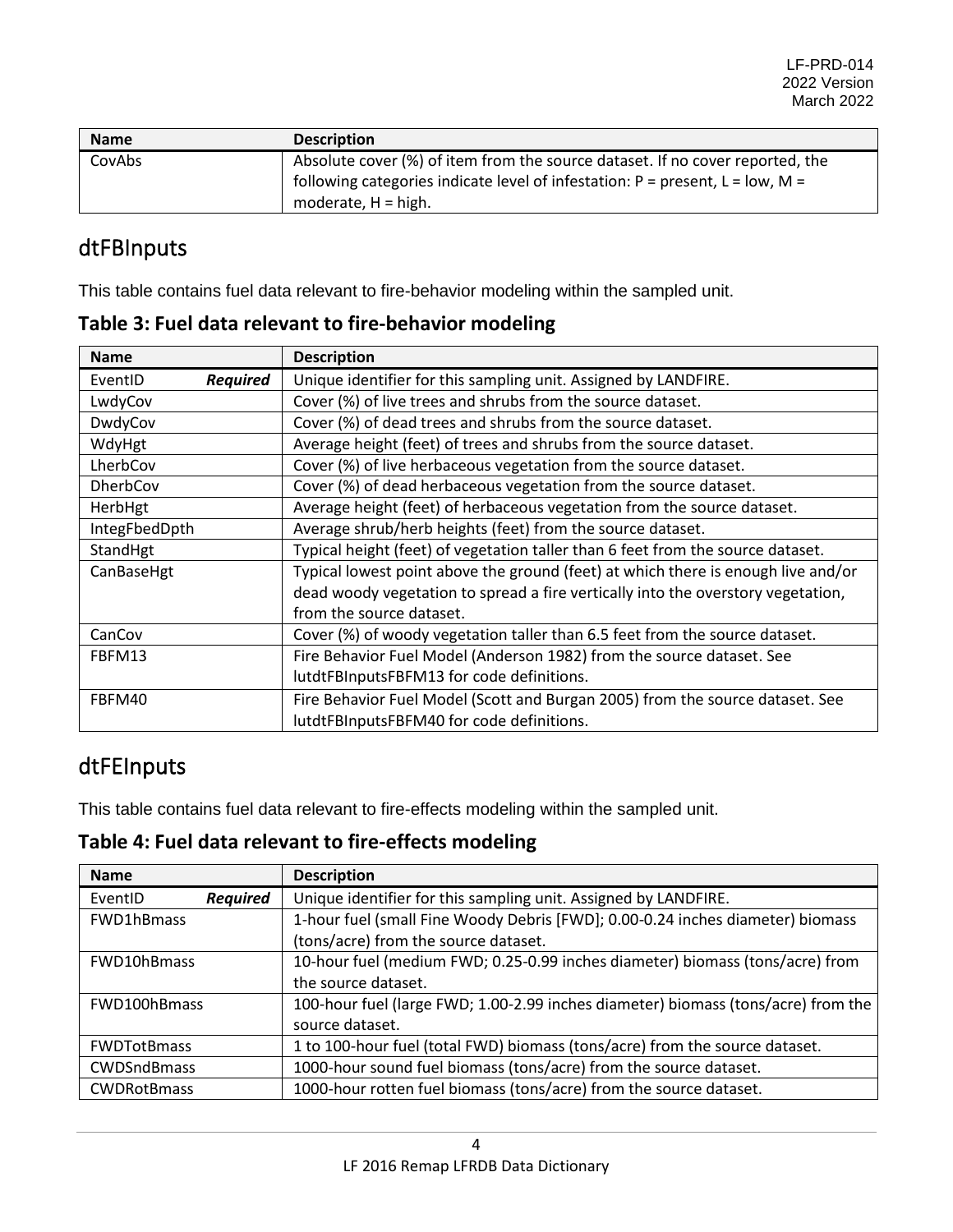| <b>Name</b>             | <b>Description</b>                                                                  |
|-------------------------|-------------------------------------------------------------------------------------|
| <b>CWDTotBmass</b>      | 1000-hour fuel (total Coarse Woody Debris [CWD]; 3.00 inches in diameter and        |
|                         | greater) biomass (tons/acre) from source dataset.                                   |
| CWD9plusSndBmass        | 10,000-hour sound fuel biomass (tons/acre) from the source dataset.                 |
| <b>CWD9plusRotBmass</b> | 10,000-hour rotten fuel biomass (tons/acre) from the source dataset.                |
| <b>CWD9plusTotBmass</b> | 10,000-hour fuel (total Coarse Woody Debris [CWD]; 9.00 inches in diameter and      |
|                         | greater) biomass (tons/acre) from the source dataset.                               |
| DuffLittDpth            | Combined duff and litter depth (inches) from the source dataset.                    |
| DuffDpth                | Duff depth (inches) from source dataset.                                            |
| <b>DuffBmass</b>        | Duff biomass (tons/acre) from the source dataset.                                   |
| LittDpth                | Litter depth (inches) from the source dataset.                                      |
| LittBmass               | Litter biomass (tons/acre) from the source dataset.                                 |
| <b>TotFuelBmass</b>     | Combined biomass of FWD, CWD, duff, and litter (tons/acre) from the source          |
|                         | dataset.                                                                            |
| LWdyBmass               | Biomass (tons/acre) of live trees and shrubs (i.e., below 6 feet) from the source   |
|                         | dataset.                                                                            |
| DWdyBmass               | Biomass (tons/acre) of dead trees and shrubs (i.e., below 6 feet) from the source   |
|                         | dataset.                                                                            |
| TotWdyBmass             | Biomass (tons/acre) of live and dead trees and shrubs (i.e., below 6 feet) from the |
|                         | source dataset.                                                                     |
| <b>LHerbBmass</b>       | Biomass (tons/acre) of live herbaceous vegetation from the source dataset.          |
| <b>DHerbBmass</b>       | Biomass (tons/acre) of dead herbaceous vegetation from the source dataset.          |
| <b>TotHerbBmass</b>     | Biomass (tons/acre) of live and dead herbaceous vegetation from the source          |
|                         | dataset.                                                                            |
| FCCSProtoFuelbed        | Fire behavior fuel model selected from 113 options in the FCCS Prototype Fuelbed    |
|                         | set from the source dataset.                                                        |
| <b>FLM</b>              | Fuel-loading model from the source dataset.                                         |

### <span id="page-5-0"></span>dtPoints

This table contains location information for each sampled unit.

#### **Table 5: Sample unit location information**

| <b>Name</b>                | <b>Description</b>                                                                |
|----------------------------|-----------------------------------------------------------------------------------|
| EventID<br><b>Required</b> | Unique identifier for this sampling unit. Assigned by LANDFIRE.                   |
| Lat                        | Latitude, WGS 84, in decimal degrees to the nearest 100 seconds.                  |
| Long                       | Longitude, WGS 84, in decimal degrees to the nearest 100 seconds.                 |
| <b>LFX</b>                 | Albers x coordinate, as used in LANDFIRE production.                              |
| <b>LFY</b>                 | Albers y coordinate, as used in LANDFIRE production.                              |
| LFCoordSys                 | Code for well-known text defining full coordinate system to which LFX and LFY are |
|                            | referenced. See lutdtPointsLFCoordSys for code definitions.                       |
| LFZone                     | LANDFIRE Mapping Zone in which this sampling unit is located. See                 |
|                            | lutdtPointsLFZone for code definitions.                                           |
| AKRID                      | Numerical ID for LANDFIRE Auto-Key Region in which this sampling unit is located. |
|                            | See lutdtPointsAKRID for code definitions.                                        |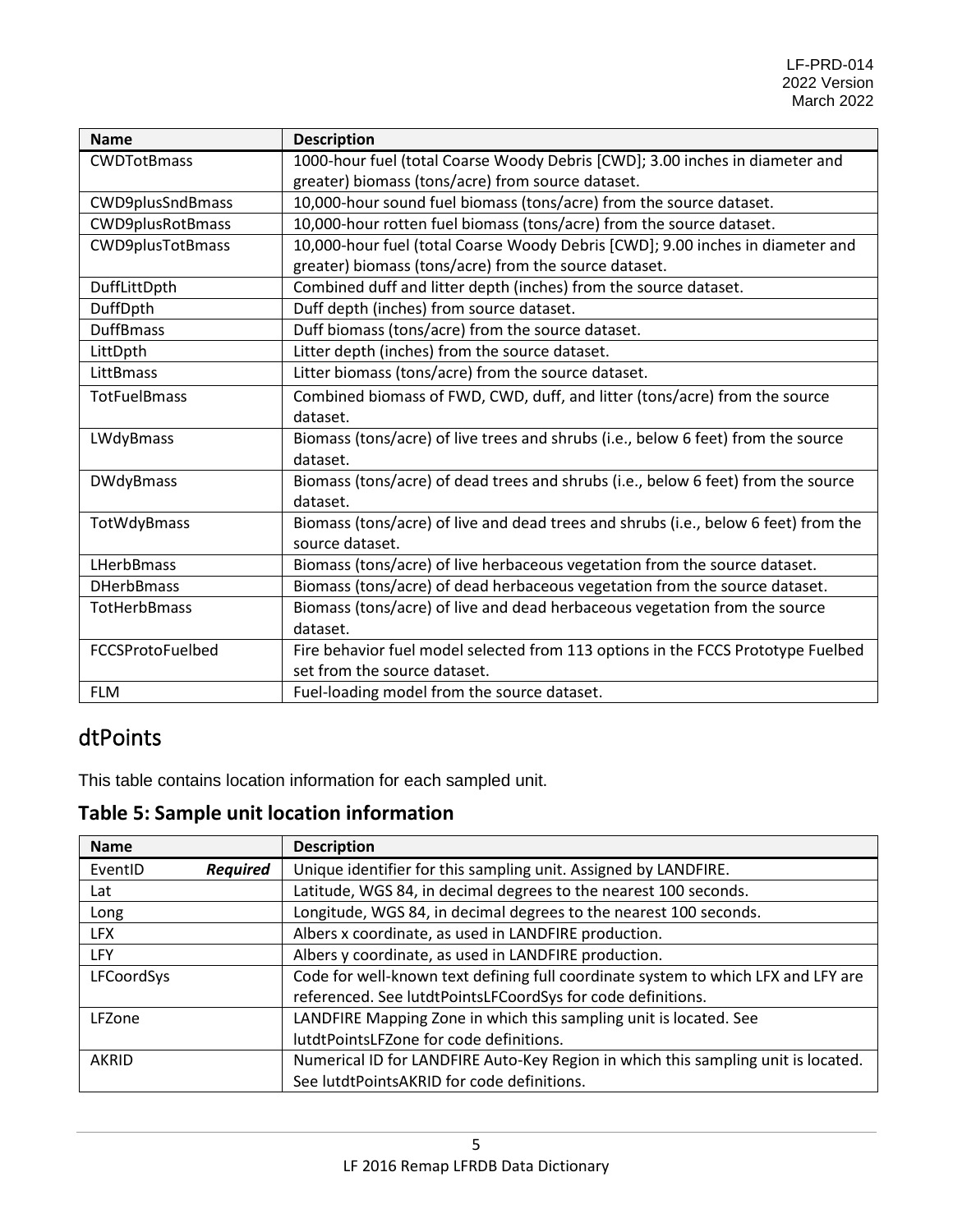| <b>Name</b> | <b>Description</b>                                                                    |
|-------------|---------------------------------------------------------------------------------------|
| VPU         | LANDFIRE Vegetation Production Unit in which this sampling unit is located. See       |
|             | lutdtPointsVPU for code definitions                                                   |
| GeoArea     | LANDFIRE Geographic Area in which the sampling unit is located.                       |
| LocMeth     | Method by which this point or original polygon was located. G = captured with a       |
|             | GPS unit in the field, $M =$ digitized or otherwise derived in office, $X =$ unknown. |

# <span id="page-6-0"></span>dtSeedlings

This table contains data from the source dataset on tree seedlings within the sampled unit.

**Table 6: Tree seedlings within sampled unit**

| <b>Name</b> |                 | <b>Description</b>                                                                |
|-------------|-----------------|-----------------------------------------------------------------------------------|
| EventID     | <b>Required</b> | Unique identifier for this sampling unit. Assigned by LANDFIRE.                   |
| Subplot     | <b>Required</b> | Subplot on which this tree seedling was measured.                                 |
| Spe         | <b>Required</b> | Accepted Symbol from the NRCS Plants Database ca. December 2013.                  |
| Count       |                 | Number of individual seedlings of this species on the sampling unit subplot, from |
|             |                 | the source dataset.                                                               |

# <span id="page-6-1"></span>dtSiteChanges

This table contains data describing disturbances and treatments within the sampled unit as reported in the source dataset.

|  |  |  | Table 7: Disturbances and treatments within sampled unit |  |  |
|--|--|--|----------------------------------------------------------|--|--|
|--|--|--|----------------------------------------------------------|--|--|

| <b>Name</b>          |                 | <b>Description</b>                                                               |
|----------------------|-----------------|----------------------------------------------------------------------------------|
| EventID              | <b>Required</b> | Unique identifier for this sampling unit. Assigned by LANDFIRE.                  |
| Disturb1             |                 | Type of disturbance 1 from the source dataset.                                   |
| Disturb1Sev          |                 | Severity of disturbance 1 from the source dataset.                               |
| Disturb1Yr           |                 | Year of disturbance 1 from the source dataset.                                   |
| Disturb <sub>2</sub> |                 | Type of disturbance 2 from the source dataset.                                   |
| Disturb2Sev          |                 | Severity of disturbance 2 from the source dataset.                               |
| Disturb2Yr           |                 | Year of disturbance 2 from the source dataset.                                   |
| Disturb3             |                 | Type of disturbance 3 from the source dataset.                                   |
| Disturb3Sev          |                 | Severity of disturbance 3 from the source dataset.                               |
| Disturb3Yr           |                 | Year of disturbance 3 from the source dataset.                                   |
| Trtmnt1              |                 | Type of treatment 1 from the source dataset.                                     |
| Trtmnt1Yr            |                 | Year of treatment 1 from the source dataset.                                     |
| Trtmnt2              |                 | Type of treatment 2 from the source dataset.                                     |
| Trtmnt2Yr            |                 | Year of treatment 2 from the source dataset.                                     |
| Trtmnt3              |                 | Type of treatment 3 from the source dataset.                                     |
| Trtmnt3Yr            |                 | Year of treatment 3 from the source dataset.                                     |
| SourceComments       |                 | Comments pertaining to disturbance from field personnel from the source dataset. |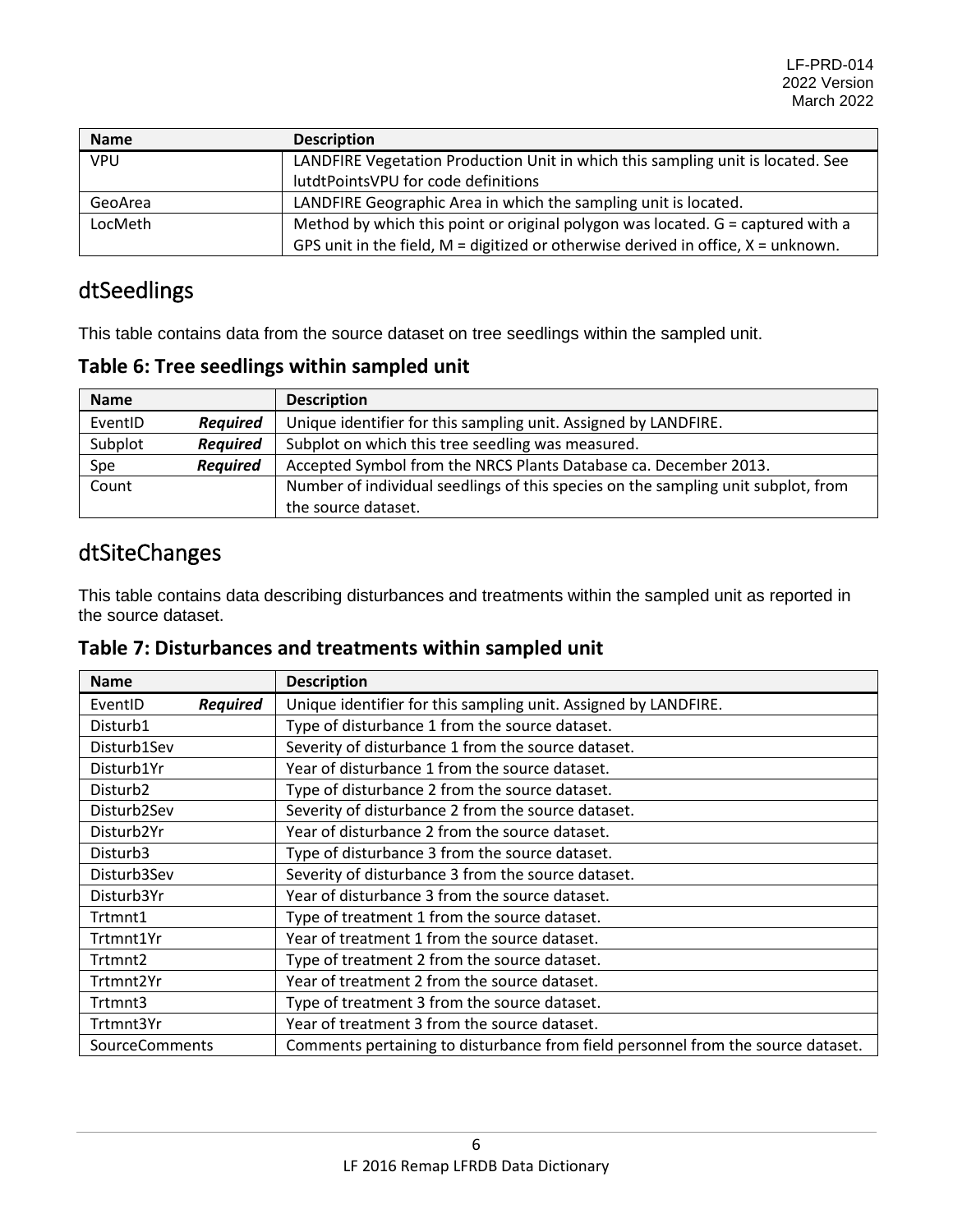## <span id="page-7-0"></span>dtSpecies

This table lists and characterizes the plant species reported on the sampled unit.

**Table 8: Plant species characterization in sample unit**

| <b>Name</b>  |                 | <b>Description</b>                                                                    |
|--------------|-----------------|---------------------------------------------------------------------------------------|
| EventID      | <b>Required</b> | Unique identifier for this sampling unit. Assigned by LANDFIRE.                       |
| Item         | <b>Required</b> | Accepted Symbol from the NRCS Plants Database ca. December 2013.                      |
| SciName      |                 | Scientific Name from the NRCS Plants Database ca. December 2013.                      |
| Lifeform     |                 | Lifeform of item. F = forb, G = graminoid, H = herb, N = nonvascular, S = shrub, T =  |
|              |                 | tree, V = vine. Assigned by LANDFIRE based on NatureServe's lifeform assignments.     |
| Duration     |                 | Duration of item, if herbaceous. A = annual, P = perennial. Assigned by LANDFIRE      |
|              |                 | based on NatureServe's duration assignments.                                          |
| NativityFlag |                 | Assigned by LANDFIRE. Coded as "1" if identified as "Introduced to U.S." or           |
|              |                 | "Cultivated, or not in the U.S." in NRCS Plants DB but does not meet criterion for    |
|              |                 | "3" or "3" if in LANDFIRE list of exotics of concern. For a complete list of LANDFIRE |
|              |                 | exotics see lutdtExoticsLANDFIRE.                                                     |
| LFAbsCov     |                 | Absolute cover (%) of item pulled or derived from the source dataset. In some         |
|              |                 | cases, absolute cover was averaged across subplots or calculated from transect        |
|              |                 | data.                                                                                 |
| LFRelCov     |                 | Relative lifeform cover (%) of item. Calculated by LANDFIRE based on NatureServe's    |
|              |                 | lifeform assignments.                                                                 |
| LFHgt        |                 | Height (meters) of item from the source dataset.                                      |

#### <span id="page-7-1"></span>dtStands

This table contains lifeform cover and height data within the sampled unit.

**Table 9: Lifeform cover and height data within sample unit**

| <b>Name</b>                | <b>Description</b>                                                                   |
|----------------------------|--------------------------------------------------------------------------------------|
| <b>Required</b><br>EventID | Unique identifier for this sampling unit. Assigned by LANDFIRE.                      |
| SourceTreeCov              | Tree cover (%) from original field call(s), i.e., accounting for most overlap, but   |
|                            | based on lifeform assignments from the source dataset.                               |
| SourceShrubCov             | Shrub cover (%) from original field call(s), i.e., accounting for most overlap, but  |
|                            | based on lifeform assignments from the source dataset.                               |
| SourceForbCov              | Forb cover (%) from original field call(s), i.e., accounting for most overlap, but   |
|                            | based on lifeform assignments from the source dataset.                               |
| <b>SourceGramCov</b>       | Graminoid cover (%) from original field call(s), i.e., accounting for most overlap,  |
|                            | but based on lifeform assignments from the source dataset.                           |
| SourceHerbCov              | Herbaceous cover (%) from original field call(s), i.e., accounting for most overlap, |
|                            | but based on lifeform assignments from the source dataset.                           |
| SourceNvasCov              | Nonvascular plant cover (%) from original field call(s), i.e., accounting for most   |
|                            | overlap, but based on lifeform assignments from the source dataset.                  |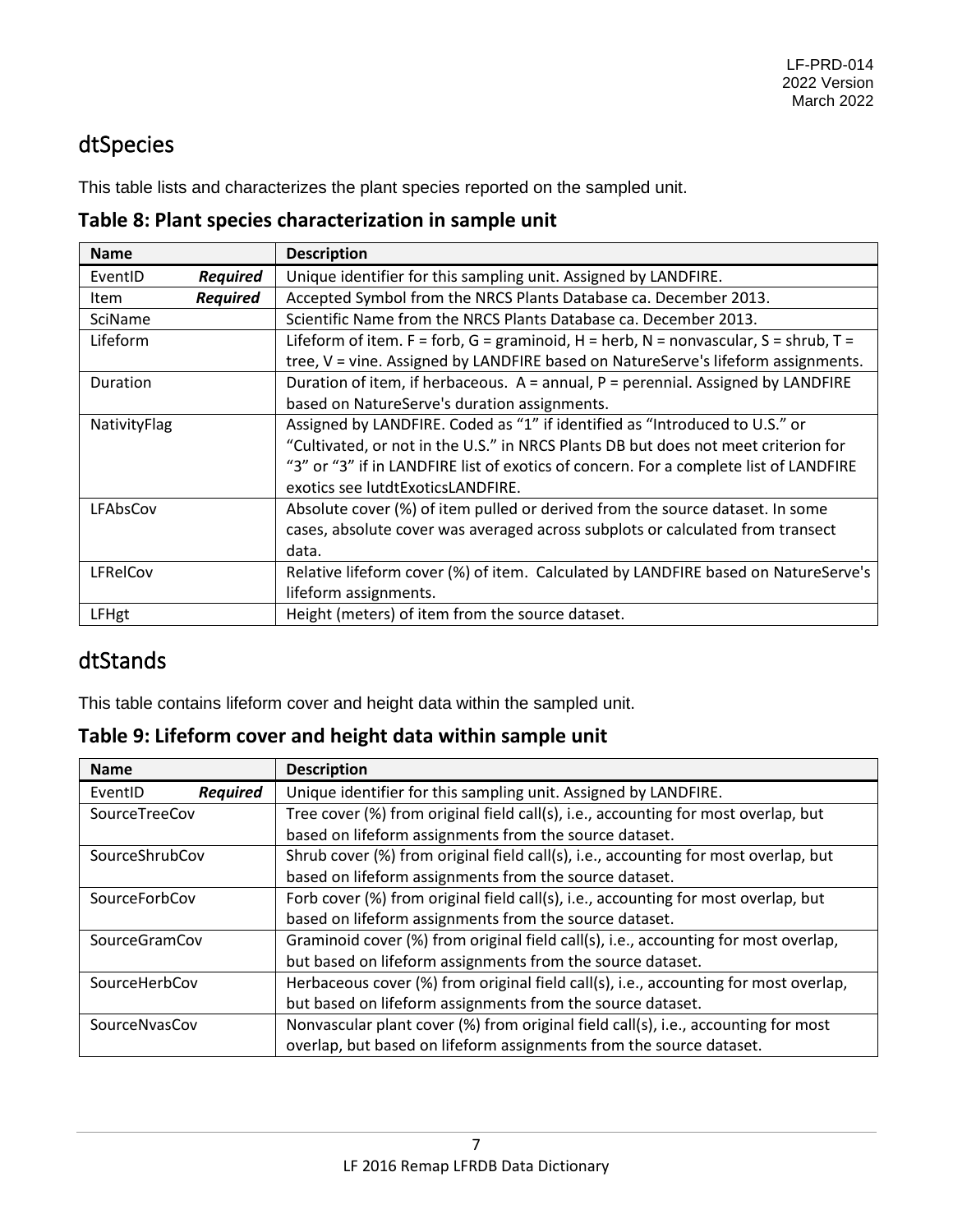| <b>Name</b>      | <b>Description</b>                                                                  |
|------------------|-------------------------------------------------------------------------------------|
| LFTreeCov        | Tree cover (%) calculated by LANDFIRE (based on NatureServe's lifeform              |
|                  | assignments). Tree species from dtSpecies were summed and overlap was not           |
|                  | accounted for, values may exceed 100%.                                              |
| LFTreeCovAdj     | Tree cover (%) adjusted for overlap and calculated by LANDFIRE (based on            |
|                  | NatureServe's lifeform assignments). All values will be between 0% and 100%.        |
| LFConiferTreeCov | Conifer tree cover (%) calculated by LANDFIRE (based on NatureServe's lifeform      |
|                  | assignments). Conifer tree species from dtSpecies were summed and overlap was       |
|                  | not accounted for, values may exceed 100%.                                          |
| LFShrubCov       | Shrub cover (%) calculated by LANDFIRE (based on NatureServe's lifeform             |
|                  | assignments). Shrub species from dtSpecies were summed and overlap was not          |
|                  | accounted for, values may exceed 100%.                                              |
| LFShrubCovAdj    | Shrub cover (%) adjusted for overlap and calculated by LANDFIRE (based on           |
|                  | NatureServe's lifeform assignments). All values will be between 0% and 100%.        |
| LFHerbCov        | Herbaceous cover (%) calculated by LANDFIRE (based on NatureServe's lifeform        |
|                  | assignments). Herb species from dtSpecies were summed and overlap was not           |
|                  | accounted for, values may exceed 100%.                                              |
| LFHerbCovAdj     | Herbaceous cover (%) adjusted for overlap and calculated by LANDFIRE (based on      |
|                  | NatureServe's lifeform assignments). All values will be between 0% and 100%.        |
| LFNvasCov        | Nonvascular plant cover (%) calculated by LANDFIRE (based on NatureServe's          |
|                  | lifeform assignments). Nonvascular species from dtSpecies were summed and           |
|                  | overlap was not accounted for, values may exceed 100%.                              |
| SourceTreeHgt    | Tree height (meters) from original field call(s), based on lifeform assignments in  |
|                  | the source dataset.                                                                 |
| SourceShrubHgt   | Shrub height (meters) from original field call(s), based on lifeform assignments in |
|                  | the source dataset.                                                                 |
| SourceHerbHgt    | Herbaceous height (meters) from original field call(s), based on lifeform           |
|                  | assignments in the source dataset.                                                  |
| LFTreeHgt        | Tree height (meters), cover weighted average from dtSpecies calculated by           |
|                  | LANDFIRE (based on NatureServe's lifeform assignments).                             |
| LFShrubHgt       | Shrub height (meters), cover weighted average from dtSpeceis calculated by          |
|                  | LANDFIRE (based on NatureServe's lifeform assignments).                             |
| LFHerbHgt        | Herbaceous height (meters), cover weighted average from dtSpecies calculated by     |
|                  | LANDFIRE (based on NatureServe's lifeform assignments).                             |

### <span id="page-8-0"></span>dtTrees

This table contains data describing individual trees measurements within the sampled unit.

#### **Table 10: Individual tree measurements within sample unit**

| <b>Name</b>   |                 | <b>Description</b>                                                |
|---------------|-----------------|-------------------------------------------------------------------|
| EventID       | <b>Required</b> | Unique identifier for this sampling unit. Assigned by LANDFIRE.   |
| Tag           | <b>Required</b> | Number used to uniquely identify this tree on this sampling unit. |
| Subplot       |                 | Subplot on which this tree was measured, if applicable.           |
| Spe           |                 | Accepted Symbol from the NRCS Plants Database ca. December 2013.  |
| <b>Status</b> |                 | Status of this tree. $L = live$ , $D = dead$ .                    |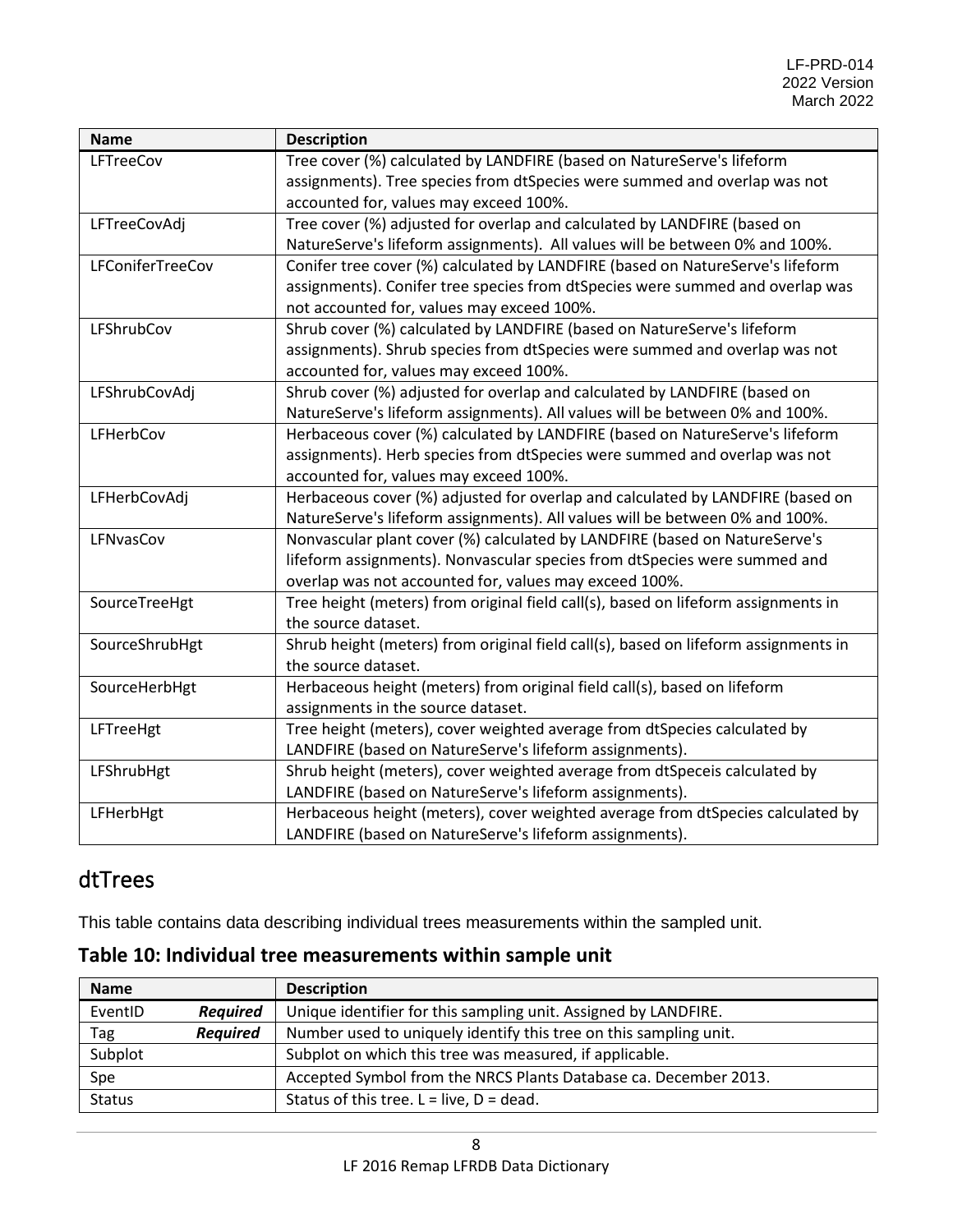| <b>Name</b>       | <b>Description</b>                                                                    |
|-------------------|---------------------------------------------------------------------------------------|
| Dia               | Diameter (centimeters), taken either at breast height (DBH) or root collar (DRC) from |
|                   | the source dataset.                                                                   |
| Hgt               | Height (meters) of this tree from the source dataset.                                 |
| <b>CR</b>         | Compacted crown ratio from the source dataset.                                        |
| <b>UCR</b>        | Uncompacted crown ratio from the source dataset.                                      |
| <b>CHBC</b>       | Height (meters) to the base of the live crown.                                        |
| <b>CHBCSource</b> | Means by which height to the base of the live crown was determined. See               |
|                   | lutdtTreesCHBCSource for code definitions.                                            |
| <b>CCCd</b>       | Crown class code from the source dataset. See lutdtTreesCCCd for code definitions.    |
| <b>TPH</b>        | Number of trees per hectare that this individual represents.                          |

#### <span id="page-9-0"></span>dtVisits

This table includes basic information about each sampling unit.

| Table 11: Basic information about sample units |  |
|------------------------------------------------|--|
|------------------------------------------------|--|

| <b>Name</b>                | <b>Description</b>                                                                                 |
|----------------------------|----------------------------------------------------------------------------------------------------|
| <b>Required</b><br>EventID | Unique identifier for this sampling unit. Assigned by LANDFIRE.                                    |
| <b>YYYY</b>                | Year this unit was sampled from the source dataset.                                                |
| MM.                        | Month this unit was sampled from the source dataset.                                               |
| DD                         | Day this unit was sampled from the source dataset.                                                 |
| <b>DDD</b>                 | Day of year this unit was sampled, calculated by LANDFIRE.                                         |
| Type                       | Type of assessment (e.g., field visit, aerial survey, photo interpreted). Assigned by<br>LANDFIRE. |
| Purpose                    | Purpose of assessment (e.g., inventory, monitoring, research, mapping). Assigned by<br>LANDFIRE.   |
| SourceID                   | Code for data source, assigned by LANDFIRE. See lutdtVisitsSourceID for code                       |
|                            | definitions.                                                                                       |
| SourceEventID              | Unique identifier of this sampling unit from the source dataset.                                   |
| Protocol                   | Sampling protocol. Assigned by LANDFIRE.                                                           |
| Photo1                     | Photo 1 of sampling unit from the source dataset.                                                  |
| Photo2                     | Photo 2 of sampling unit from the source dataset.                                                  |
| Photo3                     | Photo 3 of sampling unit from the source dataset.                                                  |
| Photo4                     | Photo 4 of sampling unit from the source dataset.                                                  |
| LFVersion                  | Indicates which version of LANDFIRE the data were acquired. LF National (LF 1.0.0)                 |
|                            | and LF Remap (LF 2.0.0) data were both used to develop LF Remap products.                          |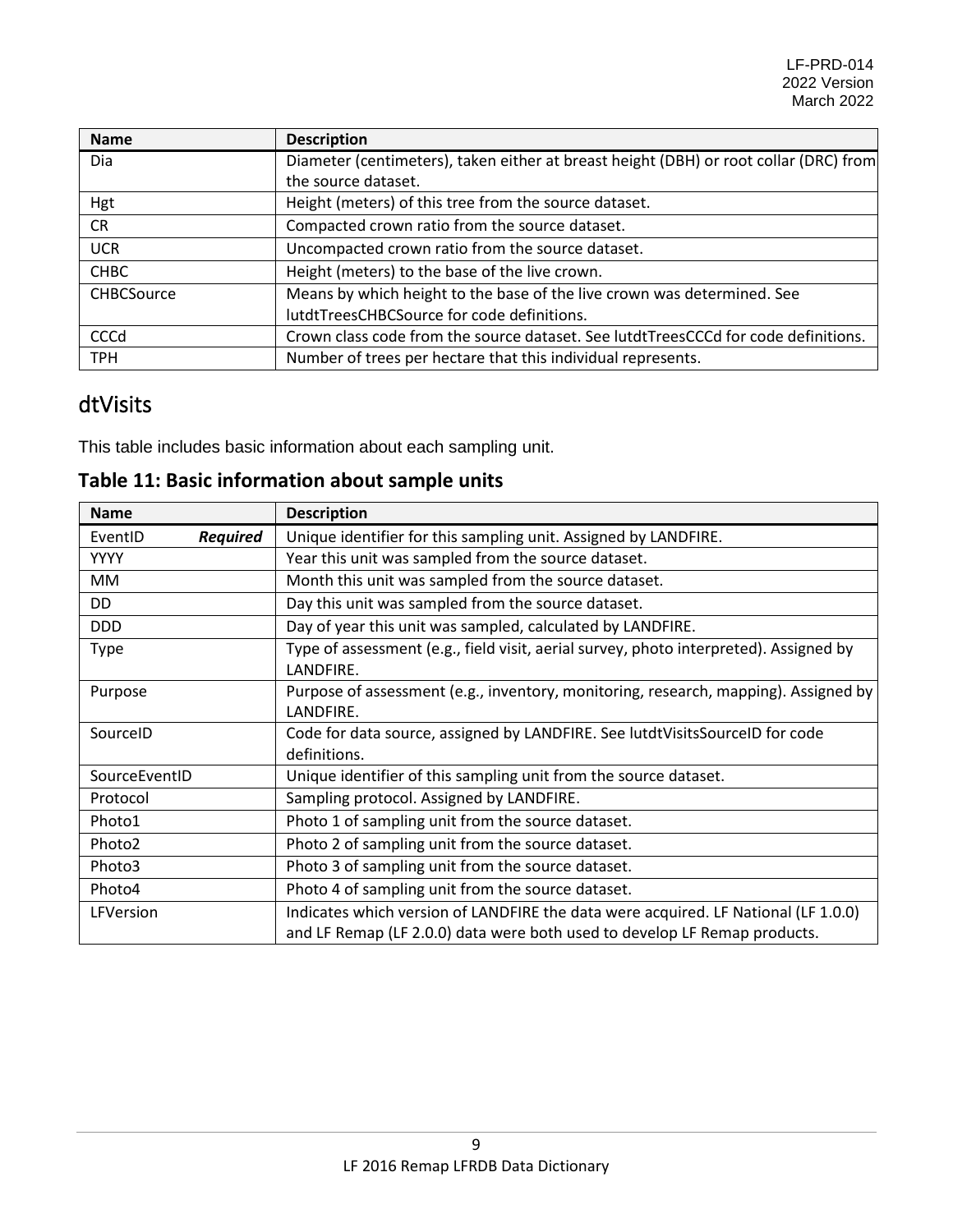# <span id="page-10-0"></span>Predictor Tables

Predictor tables (pt) contain data that were extracted from ancillary layers and used as predictor data for mapping. As such, different sets of predictor data were used for different regions. Not all sampling units will have all the attributes listed in the predictor tables. Note: LANDFIRE is supplying the extracted values but is not set up to distribute the individual predictor data layers.

#### <span id="page-10-1"></span>ptEcoregions

This table contains data extracted from relevant ecoregional coverages and other geographical information.

| <b>Name</b>    |                 | <b>Description</b>                                                                    |
|----------------|-----------------|---------------------------------------------------------------------------------------|
| EventID        | <b>Required</b> | Unique identifier for this sampling unit. Assigned by LANDFIRE.                       |
| EPAEcoreg3     |                 | Environmental Protection Agency (EPA) Ecoregion level 3, as described in U.S.         |
|                |                 | Environmental Protection Agency, 2011, Level III and IV ecoregions of the             |
|                |                 | Conterminous United States. See lutptEcoregionsEPAEcoreg3 for code definitions.       |
| EPAEcoreg4     |                 | Environmental Protection Agency (EPA) Ecoregion level 4, as described in U.S.         |
|                |                 | Environmental Protection Agency, 2011, Level III and IV ecoregions of the             |
|                |                 | Conterminous United States. See lutptEcoregionsEPAEcoreg4 for code definitions.       |
| Subsection     |                 | Ecological subsection, as described in McNab et al. (2005). Description of ecological |
|                |                 | subregions: sections of the Conterminous United States. See                           |
|                |                 | lutptEcoregionsSubsection for code definitions.                                       |
| Isobioclimate  |                 | Isobioclimate class as described in Cress et al. (2009). Terrestrial Ecosystems -     |
|                |                 | Isobioclimates of the Conterminous United States. See lutptEcoregionsIsobioclimate    |
|                |                 | for code definitions.                                                                 |
| Landform       |                 | Land Surface form as described in Cress et al. (2009). Terrestrial Ecosystems Land    |
|                |                 | Surface Forms of the Conterminous United States. See lutptEcoregionsLandform for      |
|                |                 | code definitions.                                                                     |
| NowackiEcoreg3 |                 | Nowacki Ecoregion 3, as described in Nowacki and Brock (1995). Ecoregions and         |
|                |                 | subregions of Alaska, EcoMap Version 2.0. map. See                                    |
|                |                 | lutptEcoregionsNowackiEcoreg3 for code definitions.                                   |

# <span id="page-10-2"></span>ptGradients

This table contains scaled integer data extracted from the LANDFIRE biophysical gradient layers and soils data extracted from various soil layers.

#### **Table 13: Scaled integer data**

| <b>Name</b> |                 | <b>Description</b>                                              |
|-------------|-----------------|-----------------------------------------------------------------|
| EventID     | <b>Reauired</b> | Unique identifier for this sampling unit. Assigned by LANDFIRE. |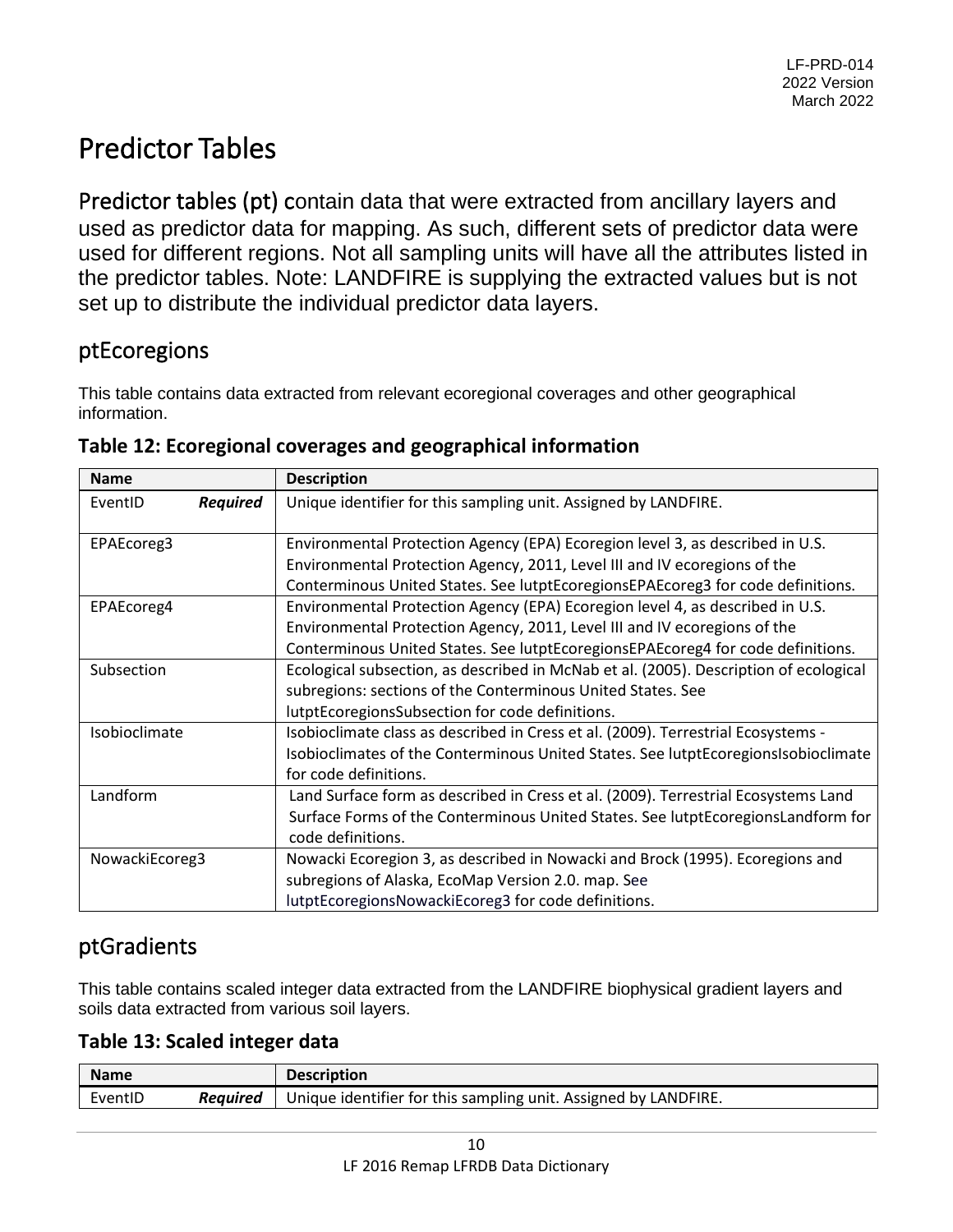| <b>Name</b> | <b>Description</b>                                                                                                                                                    |
|-------------|-----------------------------------------------------------------------------------------------------------------------------------------------------------------------|
| peti        | Average annual potential evapotranspiration index created using spatially                                                                                             |
|             | interpolated weather information in addition to mapped soils and terrain data with                                                                                    |
|             | WXBGC representing circa 2001 conditions.                                                                                                                             |
| ppti        | Average annual precipitation index created using spatially interpolated weather                                                                                       |
|             | information in addition to mapped soils and terrain data with WXBGC representing                                                                                      |
|             | circa 2001 conditions.                                                                                                                                                |
| tavei       | Average daily temperature index created using spatially interpolated weather                                                                                          |
|             | information in addition to mapped soils and terrain data with WXBGC representing                                                                                      |
|             | circa 2001 conditions.                                                                                                                                                |
| tdayi       | Average daytime temperature index created using spatially interpolated weather                                                                                        |
|             | information in addition to mapped soils and terrain data with WXBGC representing                                                                                      |
|             | circa 2001 conditions.                                                                                                                                                |
| tmaxi       | Average daily maximum temperature index created using spatially interpolated                                                                                          |
|             | weather information in addition to mapped soils and terrain data with WXBGC                                                                                           |
|             | representing circa 2001 conditions.                                                                                                                                   |
| tmini       | Average daily minimum temperature index created using spatially interpolated                                                                                          |
|             | weather information in addition to mapped soils and terrain data with WXBGC                                                                                           |
|             | representing circa 2001 conditions.                                                                                                                                   |
| tnighti     | Average nighttime temperature index created using spatially interpolated weather                                                                                      |
|             | information in addition to mapped soils and terrain data with WXBGC representing                                                                                      |
|             | circa 2001 conditions.                                                                                                                                                |
| pppt        | PRISM Spatial Climate Dataset: total precipitation (rain + melted snow) 30yr                                                                                          |
|             | normal annual 30m.                                                                                                                                                    |
| ptmax       | PRISM Spatial Climate Dataset: maximum temperature 30yr normal annual 30m.                                                                                            |
| ptmean      | PRISM Spatial Climate Dataset: mean temperature 30yr normal annual 30m.                                                                                               |
| ptmin       | PRISM Spatial Climate Dataset: minimum temperature 30yr normal annual 30m.                                                                                            |
| Sand        | gSSURGO Soil Survey Geographic Database percent sand. Fraction (percent) of < 3-                                                                                      |
|             | inch soil that is between 0.074 and 2 millimeters in diameter.                                                                                                        |
| Silt        | gSSURGO Soil Survey Geographic Database percent silt. Relative proportion                                                                                             |
|             | (percent) of the silttotal_r compared to the claytotal_r, sand, and coarse variables.                                                                                 |
| Clay        | gSSURGO Soil Survey Geographic Database percent clay. Relative proportion<br>(percent) of the claytotal r compared to the silttotal r, sand, and coarse variables.    |
|             |                                                                                                                                                                       |
| pH          | gSSURGO Soil Survey Geographic Database pH. The negative logarithm to the base                                                                                        |
|             | 10, of the hydrogen ion activity in the soil using the 1:1 soil-water ratio method. A<br>numerical expression of the relative acidity or alkalinity of a soil sample. |
| SOM         | gSSURGO Soil Survey Geographic Database Soil Organic Matter content.                                                                                                  |
|             |                                                                                                                                                                       |
| pSand_30_60 | POLARIS soil data percent sand 30cm to 60cm.                                                                                                                          |
| pSilt_30_60 | POLARIS soil data percent silt 30cm to 60cm.                                                                                                                          |
| pClay_30_60 | POLARIS soil data percent clay 30cm to 60cm.                                                                                                                          |
| pPh_30_60   | POLARIS soil data pH 30cm to 60cm.                                                                                                                                    |
| pSOM 30 60  | POLARIS soil data organic matter content 30cm to 60cm.                                                                                                                |
| pAWC_30_60  | POLARIS soil data available water content 30cm to 60cm. The amount of water                                                                                           |
|             | that an increment of soil depth, inclusive of fragments, can store that is available                                                                                  |
|             | to plants. AWC is expressed as a volume fraction and is commonly estimated as the                                                                                     |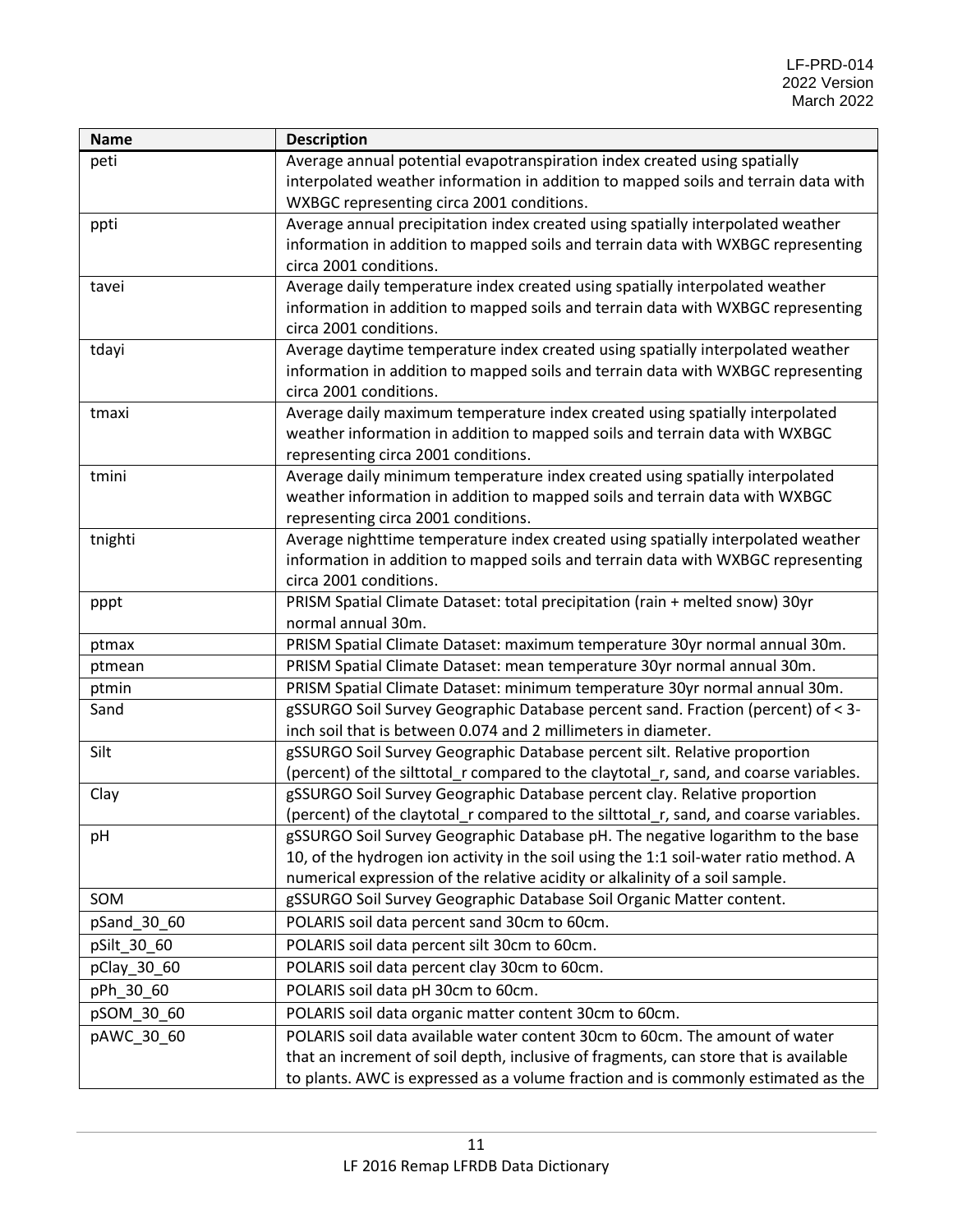| <b>Name</b> | <b>Description</b>                                                                 |
|-------------|------------------------------------------------------------------------------------|
|             | difference between the water contents at 1/10 or 1/3 bar (field capacity) and 15   |
|             | bars (permanent wilting point) tension and adjusted for salinity, and fragments.   |
| PFProb      | Probabilistic estimates of the distribution of near-surface (within 1m) permafrost |
|             | in Alaska as described in Pastick et al 2015. Probabilistic estimates of the       |
|             | distribution of near-surface (within 1m) permafrost in Alaska.                     |
| mint        | Annual minimum temperature averaged from Daymet daily data for the years           |
|             | 1980-2019, resampled using bilinear interpolation to 30m.                          |
| maxt        | Annual maximum temperature averaged from Daymet daily data for the years           |
|             | 1980-2019, resampled using bilinear interpolation to 30m.                          |
| prcp        | Annual precipitation averaged from Daymet daily data for the years 1980-2019,      |
|             | resampled using bilinear interpolation to 30m.                                     |

#### <span id="page-12-0"></span>ptImagery

This table contains scaled integer data extracted from imagery relevant to the characterization of existing vegetation for LANDFIRE 2016 Remap (LF 2.0.0). Five years of imagery were used from 2013-2017. Priority was given to imagery from 2016, then equal priority was given to imagery from 2015 and 2017, followed by 2014 and finally 2013. Landsat 8 Operational Land Imager (OLI) was the primary dataset used. Landsat 7 Enhanced Thematic Mapper Plus (ETM+) data were used when Landsat 8 data were not available. Synthetic data derived from Landsat 8 OLI were used for the east coast. For Alaska and Insular areas, only Landsat 8 OLI data were used.

| <b>Name</b>                | <b>Description</b>                                              |
|----------------------------|-----------------------------------------------------------------|
| EventID<br><b>Required</b> | Unique identifier for this sampling unit. Assigned by LANDFIRE. |
| SprB1                      | Landsat Spring reflectance - band 1.                            |
| SprB2                      | Landsat Spring reflectance - band 2.                            |
| SprB3                      | Landsat Spring reflectance - band 3.                            |
| SprB4                      | Landsat Spring reflectance - band 4.                            |
| SprB5                      | Landsat Spring reflectance - band 5.                            |
| SprB6                      | Landsat Spring reflectance - band 6.                            |
| SprTCb                     | Landsat Spring tassel-cap - brightness.                         |
| SprTCg                     | Landsat Spring tassel-cap - greenness.                          |
| SprTCw                     | Landsat Spring tassel-cap - wetness.                            |
| SumB1                      | Landsat Summer reflectance - band 1.                            |
| SumB <sub>2</sub>          | Landsat Summer reflectance - band 2.                            |
| SumB3                      | Landsat Summer reflectance - band 3.                            |
| SumB4                      | Landsat Summer reflectance - band 4.                            |
| SumB <sub>5</sub>          | Landsat Summer reflectance - band 5.                            |
| SumB6                      | Landsat Summer reflectance - band 6.                            |
| SumTCb                     | Landsat Summer tassel-cap - brightness.                         |
| SumTCg                     | Landsat Summer tassel-cap - greenness.                          |
| SumTCw                     | Landsat Summer tassel-cap - wetness.                            |
| FalB1                      | Landsat Fall reflectance - band 1.                              |

| Table 14: Scaled integer data relevant to LF 2016 Remap Existing Vegetation |  |
|-----------------------------------------------------------------------------|--|
|-----------------------------------------------------------------------------|--|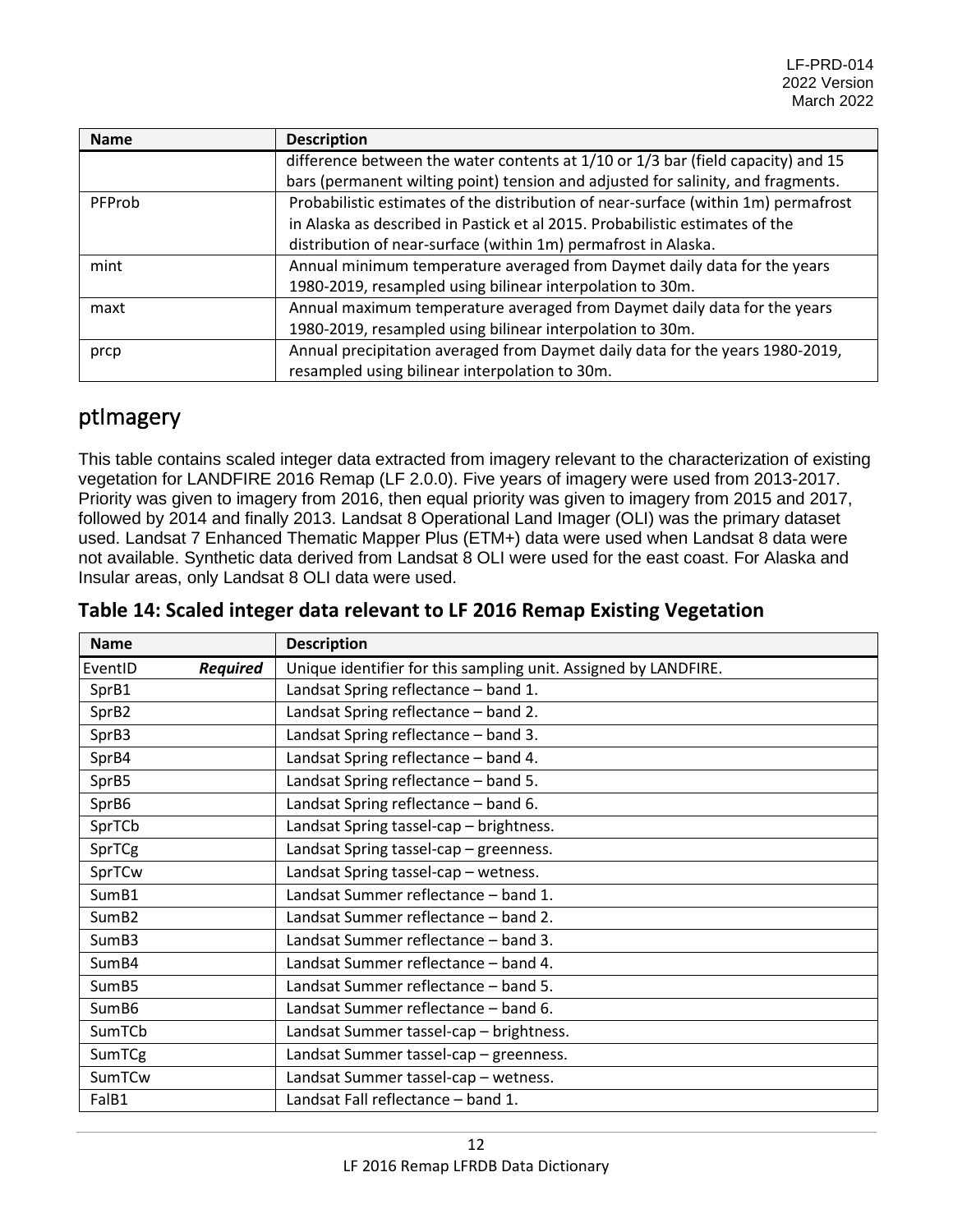| <b>Name</b>       | <b>Description</b>                                                         |
|-------------------|----------------------------------------------------------------------------|
| FalB <sub>2</sub> | Landsat Fall reflectance - band 2.                                         |
| FalB3             | Landsat Fall reflectance - band 3.                                         |
| FalB4             | Landsat Fall reflectance - band 4.                                         |
| FalB5             | Landsat Fall reflectance - band 5.                                         |
| FalB6             | Landsat Fall reflectance - band 6.                                         |
| FalTCb            | Landsat Fall tassel-cap - brightness.                                      |
| FalTCg            | Landsat Fall tassel-cap - greenness.                                       |
| FalTCw            | Landsat Fall tassel-cap - wetness.                                         |
| WinAB1            | Landsat Winter A reflectance - band 1.                                     |
| WinAB2            | Landsat Winter A reflectance - band 2.                                     |
| WinAB3            | Landsat Winter A reflectance - band 3.                                     |
| WinAB4            | Landsat Winter A reflectance - band 4.                                     |
| WinAB5            | Landsat Winter A reflectance - band 5.                                     |
| WinAB6            | Landsat Winter A reflectance - band 6.                                     |
| WinATCb           | Landsat Winter A tassel-cap - brightness.                                  |
| WinATCg           | Landsat Winter A tassel-cap - greenness.                                   |
| WinATCw           | Landsat Winter A tassel-cap - wetness.                                     |
| WinBB1            | Landsat Winter B reflectance - band 1.                                     |
| WinBB2            | Landsat Winter B reflectance - band 2.                                     |
| WinBB3            | Landsat Winter B reflectance - band 3.                                     |
| WinBB4            | Landsat Winter B reflectance - band 4.                                     |
| WinBB5            | Landsat Winter B reflectance - band 5.                                     |
| WinBB6            | Landsat Winter B reflectance - band 6.                                     |
| WinBTCb           | Landsat Winter B tassel-cap - brightness.                                  |
| WinBTCg           | Landsat Winter B tassel-cap - greenness.                                   |
| WinBTCw           | Landsat Winter B tassel-cap - wetness.                                     |
| <b>NDVIMin</b>    | Landsat minimum of normalized difference vegetation index.                 |
| <b>NDVIMax</b>    | Landsat maximum of normalized difference vegetation index.                 |
| NDVIMedian        | Landsat median of normalized difference vegetation index.                  |
| <b>NDVIDiff</b>   | Landsat difference (max-median) of normalized difference vegetation index. |
| DryB1             | Landsat Dry Season reflectance - band 1.                                   |
| DryB <sub>2</sub> | Landsat Dry Season reflectance - band 2.                                   |
| DryB <sub>3</sub> | Landsat Dry Season reflectance - band 3.                                   |
| DryB4             | Landsat Dry Season reflectance - band 4.                                   |
| DryB5             | Landsat Dry Season reflectance - band 5.                                   |
| DryB <sub>6</sub> | Landsat Dry Season reflectance - band 6.                                   |
| <b>DryTCb</b>     | Landsat Dry Season tassel-cap - brightness.                                |
| <b>DryTCg</b>     | Landsat Dry Season tassel-cap - greenness.                                 |
| <b>DryTCw</b>     | Landsat Dry Season tassel-cap - wetness.                                   |
| RainyB1           | Landsat Rainy Season reflectance - band 1.                                 |
| RainyB2           | Landsat Rainy Season reflectance - band 2.                                 |
| RainyB3           | Landsat Rainy Season reflectance - band 3.                                 |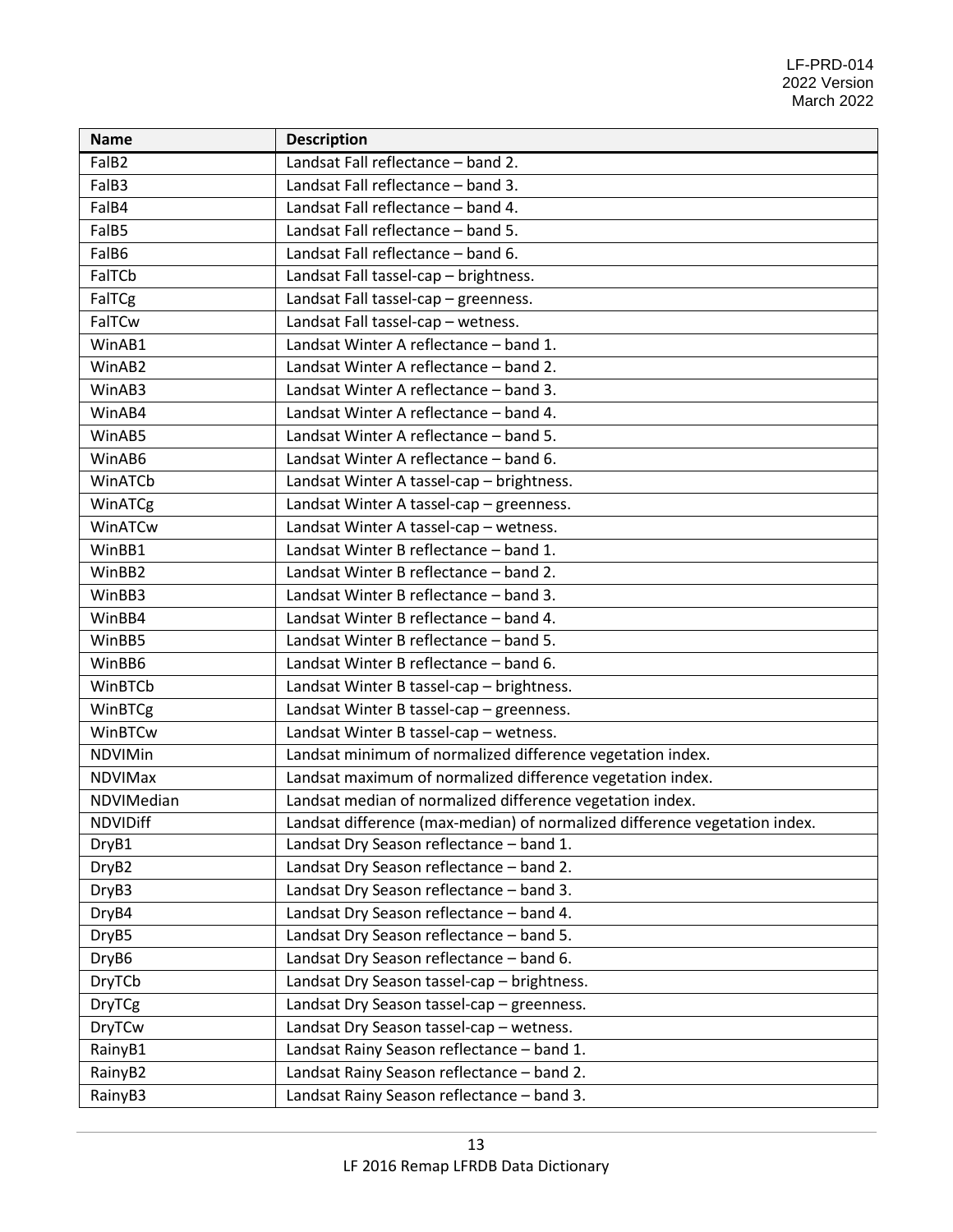| <b>Name</b> | <b>Description</b>                            |
|-------------|-----------------------------------------------|
| RainyB4     | Landsat Rainy Season reflectance - band 4.    |
| RainyB5     | Landsat Rainy Season reflectance - band 5.    |
| RainyB6     | Landsat Rainy Season reflectance - band 6.    |
| RainyTCb    | Landsat Rainy Season tassel-cap - brightness. |
| RainyTCg    | Landsat Rainy Season tassel-cap - greenness.  |
| RainyTCw    | Landsat Rainy Season tassel-cap - wetness.    |

# <span id="page-14-0"></span>ptLFProducts

 $\overline{1}$ 

This table includes data extracted from the LANDFIRE Disturbance products 1999-2016 and LANDFIRE 2016 Remap (LF 2.0.0) Existing Vegetation Type (EVT) and National Vegetation Classification (NVC) products.

| <b>Name</b>        |                 | <b>Description</b>                                                              |
|--------------------|-----------------|---------------------------------------------------------------------------------|
| EventID            | <b>Required</b> | Unique identifier for this sampling unit. Assigned by LANDFIRE.                 |
| Dist <sub>99</sub> |                 | Code for Disturbance that occurred in 1999, extracted from LANDFIRE Disturbance |
|                    |                 | products. See lutptLFProductsDist9907 for code definitions.                     |
| Dist <sub>00</sub> |                 | Code for Disturbance that occurred in 2000, extracted from LANDFIRE Disturbance |
|                    |                 | products. See lutptLFProductsDist9907 for code definitions.                     |
| Dist <sub>01</sub> |                 | Code for Disturbance that occurred in 2001, extracted from LANDFIRE Disturbance |
|                    |                 | products. See lutptLFProductsDist9907 for code definitions.                     |
| Dist <sub>02</sub> |                 | Code for Disturbance that occurred in 2002, extracted from LANDFIRE Disturbance |
|                    |                 | products. See lutptLFProductsDist9907 for code definitions.                     |
| Dist <sub>03</sub> |                 | Code for Disturbance that occurred in 2003, extracted from LANDFIRE Disturbance |
|                    |                 | products. See lutptLFProductsDist9907 for code definitions.                     |
| Dist <sub>04</sub> |                 | Code for Disturbance that occurred in 2004, extracted from LANDFIRE Disturbance |
|                    |                 | products. See lutptLFProductsDist9907 for code definitions.                     |
| Dist <sub>05</sub> |                 | Code for Disturbance that occurred in 2005, extracted from LANDFIRE Disturbance |
|                    |                 | products. See lutptLFProductsDist9907 for code definitions.                     |
| Dist <sub>06</sub> |                 | Code for Disturbance that occurred in 2006, extracted from LANDFIRE Disturbance |
|                    |                 | products. See lutptLFProductsDist9907 for code definitions.                     |
| Dist <sub>07</sub> |                 | Code for Disturbance that occurred in 2007, extracted from LANDFIRE Disturbance |
|                    |                 | products. See lutptLFProductsDist9907 for code definitions.                     |
| Dist <sub>08</sub> |                 | Code for Disturbance that occurred in 2008, extracted from LANDFIRE Disturbance |
|                    |                 | products. See lutptLFProductsDist0810 for code definitions.                     |
| Dist <sub>09</sub> |                 | Code for Disturbance that occurred in 2009, extracted from LANDFIRE Disturbance |
|                    |                 | products. See lutptLFProductsDist0810 for code definitions.                     |
| Dist10             |                 | Code for Disturbance that occurred in 2010, extracted from LANDFIRE Disturbance |
|                    |                 | products. See lutptLFProductsDist0810 for code definitions.                     |
| Dist11             |                 | Code for Disturbance that occurred in 2011, extracted from LANDFIRE Disturbance |
|                    |                 | products. See lutptLFProductsDist1112 for code definitions.                     |
| Dist12             |                 | Code for Disturbance that occurred in 2012, extracted from LANDFIRE Disturbance |
|                    |                 | products. See lutptLFProductsDist1112 for code definitions.                     |

**Table 15: LF Disturbance, Remap EVT, and NVC**